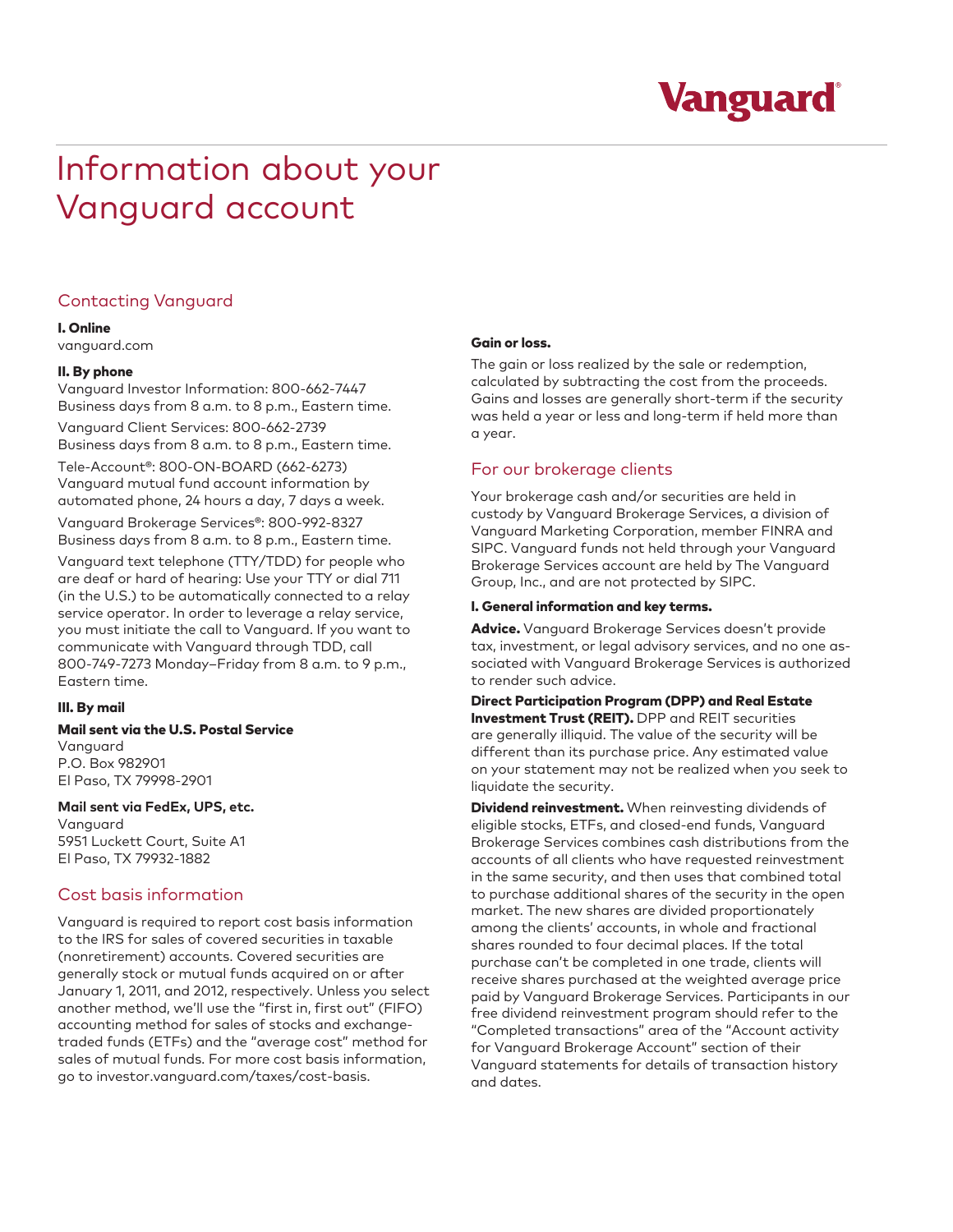For dividend reinvestment of mutual funds held in your brokerage account, the instructions are provided to the fund and the "settlement date" and "trade date" on your statement will generally represent the day the transaction is entered in your account record. Call Vanguard Brokerage Services with any questions.

Reporting brokerage account discrepancies. Promptly report in writing any inaccuracies or discrepancies in your Vanguard Brokerage Account (including unauthorized trading) to Vanguard Brokerage Services. Any oral communication must be confirmed in writing to further protect your rights, including your rights under the Securities Investor Protection Act.

Financial statement. A Vanguard Brokerage financial statement is available for your inspection at any time upon request to Vanguard Brokerage Services.

Free credit balance. Any free credit balance carried for your account represents funds payable on demand, which, although properly accounted for on Vanguard Brokerage's books of record, aren't segregated and may be used in the conduct of its business to the extent permitted by law. Funds in your money market settlement fund may be liquidated upon your request and the proceeds remitted to you.

Margin accounts. If you maintain a margin account, this is a combined statement of your general account and a special memorandum account maintained for you under Regulation T issued by the Board of Governors of the Federal Reserve System. The permanent record of the separate account as required by Regulation T is available for your inspection upon request to Vanguard Brokerage Services. All securities must be held in your margin account. Note that purchases of open-end mutual funds and Vanguard ETFs® will settle in your cash account and after 30 days be moved into your margin account.

Money market fund transactions. Vanguard Brokerage Services may elect to send a monthly statement, in lieu of an immediate confirmation, for transactions executed pursuant to a periodic plan or an investment company plan, or executed in shares of any open-end registered money market mutual fund.

Orphaned fractional share transactions. Vanguard Brokerage Services may elect to send a monthly statement, in lieu of an immediate confirmation, for transactions executed to liquidate orphaned fractional share positions. Orphaned fractional share positions are fractional share positions held without a corresponding whole share position. Liquidations of these positions are executed by Vanguard Brokerage Services on a principal basis at the previous day's closing price, and the proceeds are credited to your account. No transaction fee is charged.

Open orders. A good-till-canceled (GTC) order will remain in effect for 60 calendar days after the business day on which the order was placed. If the 60th day falls during a weekend or on a holiday, the order will be canceled on the

next business day before the markets open. GTC orders are automatically entered on a "do not reduce" (DNR) basis. The limit price won't be adjusted when a stock goes "ex-dividend." Orders for securities undergoing corporate actions such as, but not limited to, stock splits, stock dividends, special cash dividends, and spin-offs may be canceled before the market opening on the ex-dividend date of the corporate action. You must maintain records of all open orders. Be sure to review your open GTC orders periodically.

**Option accounts.** Information regarding commissions and charges related to the execution of an options transaction is provided in the transaction confirmation sent to you at the time of the transaction. These are also available upon request. You should advise us promptly of any changes in your investment objectives or financial situation.

Tax information. After year-end, Vanguard Brokerage Services is required to provide tax information to the IRS and other governmental authorities. At that time, you'll receive necessary information on the annual tax information statement; use that statement to prepare your tax filings. Note that certain types of assets typically need corrected tax forms.

**Trade execution.** Vanguard Brokerage Services may have acted as principal, agent, or both in the placement of trades for your account. Details are provided upon request to Vanguard Brokerage Services.

Average pricing. If average price transaction is indicated on this statement, details regarding the actual execution prices are available upon request to Vanguard Brokerage Services.

When issued. A short form of "when, as, and if issued." The term indicates a conditional transaction in a security authorized for issuance but not yet issued. All "when issued" transactions are on an "if" basis, to be settled if and when the actual security is issued.

#### II. Portfolio holdings

The net market value of the securities in your account, including short positions, is reflected in this statement on a trade-date basis at the close of the statement period. The market prices have been obtained from quotation services that we believe to be reliable; however, we can't guarantee their accuracy. Securities for which a price isn't available are marked "—" and are omitted from the total. Prices listed reflect quotations on the statement date. Current prices are listed to help you track your account and aren't suitable for tax purposes. Account balances provided on the statement are displayed in short form using only two decimal places. Please log in to your account at Vanguard.com to review your account balances. Accrued interest represents interest earned but not yet received.

Fund data on vanguard.com is generally updated midmonth. Depending on when you log in, there may be a difference between the asset mix shown on your statement and the data shown online.